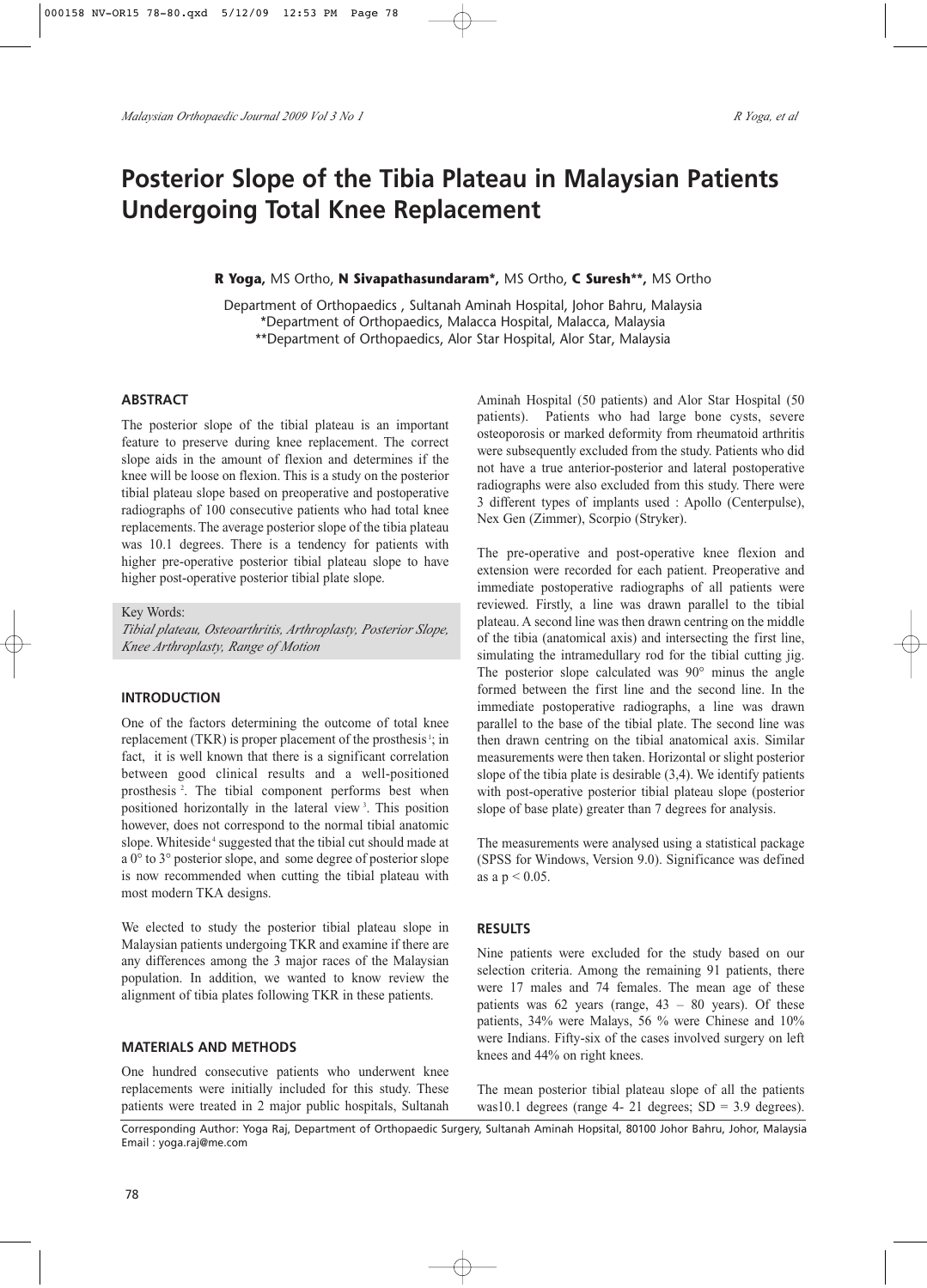| Race    | Mean Posterior Tibial Plateau Slope (degrees) Range of knee motion (degrees) Standard Deviation |          |  |
|---------|-------------------------------------------------------------------------------------------------|----------|--|
| Malay   | 10.0                                                                                            | 4 - 21   |  |
| Chinese | 9.9                                                                                             | $4 - 20$ |  |
| Indian  | 8.8                                                                                             | $4 - 21$ |  |

**Table I:** The posterior tibial plateau slope distribution among the three different races

| Table II: : Comparison between patients with higher or lower post-operative posterior tibial slope |                                       |                   |  |  |
|----------------------------------------------------------------------------------------------------|---------------------------------------|-------------------|--|--|
|                                                                                                    | Post operative posterior tibial slope |                   |  |  |
|                                                                                                    | More than 7 degrees                   | 7 degrees or less |  |  |
| Number (percentage)                                                                                | 15(16.5%)                             | 76 (83.5%)        |  |  |
| Pre Operative Slope                                                                                | 12.5 degrees                          | 9.6 degrees       |  |  |
| <b>Post Operative Slope</b>                                                                        | 9.2 degrees                           | 2.8 degrees       |  |  |

There was no significant difference in the posterior tibial plateau slope in the three races studied (Table I). There was also no statistically significant difference in the angle of the slope between the males and the females.

The mean post-operative tibial base plate slope was 3.8 degrees (range, 0-14 degrees; SD=3.3 degrees) (Table II). The mean reduction in the postoperative slope was 6.6 degrees.  $(SD = 4.5$  degrees). There were four cases in which the slope increased by an average of 1.2 degrees. In patients for whom the posterior tibial plateau slope was reduced after surgery, the mean pre-operative fixed flexion deformity was 2.9 degrees (SD =  $6.7$  degrees), and the mean range of knee motion was  $105.9$  degrees  $(SD = 15.7$  degrees). In comparison, those who had an increased posterior tibial plateau slope after surgery, they had a mean pre-operative fixed flexion deformity of 7.8 degrees  $(SD = 9.7$  degrees) and mean range of knee motion of 97.5 degrees  $(SD = 15$ degrees). Fifteen of the patients had a post-operative tibial baseplate slope of more than seven degrees, which was considered to be not ideal.

The left knee was more likely to be involved in fixed flexion deformity than the right knee ( $P < 0.05$ ), and patients undergoing left knee surgery also had a higher pre-operative tibial plateau slope.

## **DISCUSSION**

The normal values for the posterior tibial plateau slope are not well defined. Studies note that the normal tibial plateau is inclined posteriorly between zero and 15 degrees <sup>5, 6</sup>. A value of five to ten degrees is generally considered to be normal normal. There is a three degree variation between the medial and lateral tibial plateau slope <sup>7</sup> . It is however more useful to have the values of the posterior tibial plateau slope in the degenerated knees. In this study, the mean preoperative posterior tibial plateau slope was 10.0 degrees. Chiu <sup>7</sup> noted that the average posterior plateau slope in Chinese patients was 11.5 degrees, a result comparable to the 10.1 degrees noted for Chinese patients in this study. He also concluded that osteoarthritis increases the slope by two to three degrees <sup>7</sup> . Although there are slight differences in mean pre-operative posterior tibial plateau slope between the 3 races, they are not statistically significant. It is likely that the study population was not big enough to elucidate the findings.

This study also noted that patients with higher pre-operative posterior tibial plateau slope are more likely to have higher post operative posterior tibial slope <sup>4</sup> . It is likely that knees with a higher pre-operative posterior tibial slope usually have fixed flexion deformity and reduced range of knee motion. In a study by Hoffman<sup>10,</sup> it was found that tibiae cut parallel to the surface exhibited 40% greater load carrying capacity and 70% greater stiffness than paired tibiae cut perpendicular to the long axis. Therefore, an increased tibial slope is not desirable although it improves the maximum flexion achieved<sup>11</sup>. Additional proximal tibia bone cut during surgery to achieve a lower posterior base plate slope may help to achieve full extension and better range of knee motion after surgery.

However, it has its own limitations. For example, if the posterior tibial slope is 15 degrees, and the anterior-posterior diameter of the proximal tibia is 50 cm wide, a zero degree tibia cutting guide will require the resection of 12 mm of bone from the anterior tibia. This removal exposes the weaker bone and predisposes the fixation to loosening. Observations by Bartel *et al* 8 suggested that when the stiffest and strongest cortical bone is removed, the remaining weaker and less stiff cancellous bone stock often is inadequate to support the physiologic loads of the knee. On the other hand, anteriorly sloped tibial components led to a tendency to posterior micromotion and thus more wear <sup>3</sup> . Inaccurate flexion extension gap also contributes to stiffness of the knee after  $TKA$ <sup>9</sup>.

#### **CONCLUSION**

The mean slope of the posterior tibia plateau in our pateints was 10.1 degrees and the values were not significantly different between the 3 major races in this country. Patients with higher pre-operative posterior tibial plateau slope are more likely to have higher post operative posterior tibial slope, which may adversely influence the knee extension and total range of knee motion.